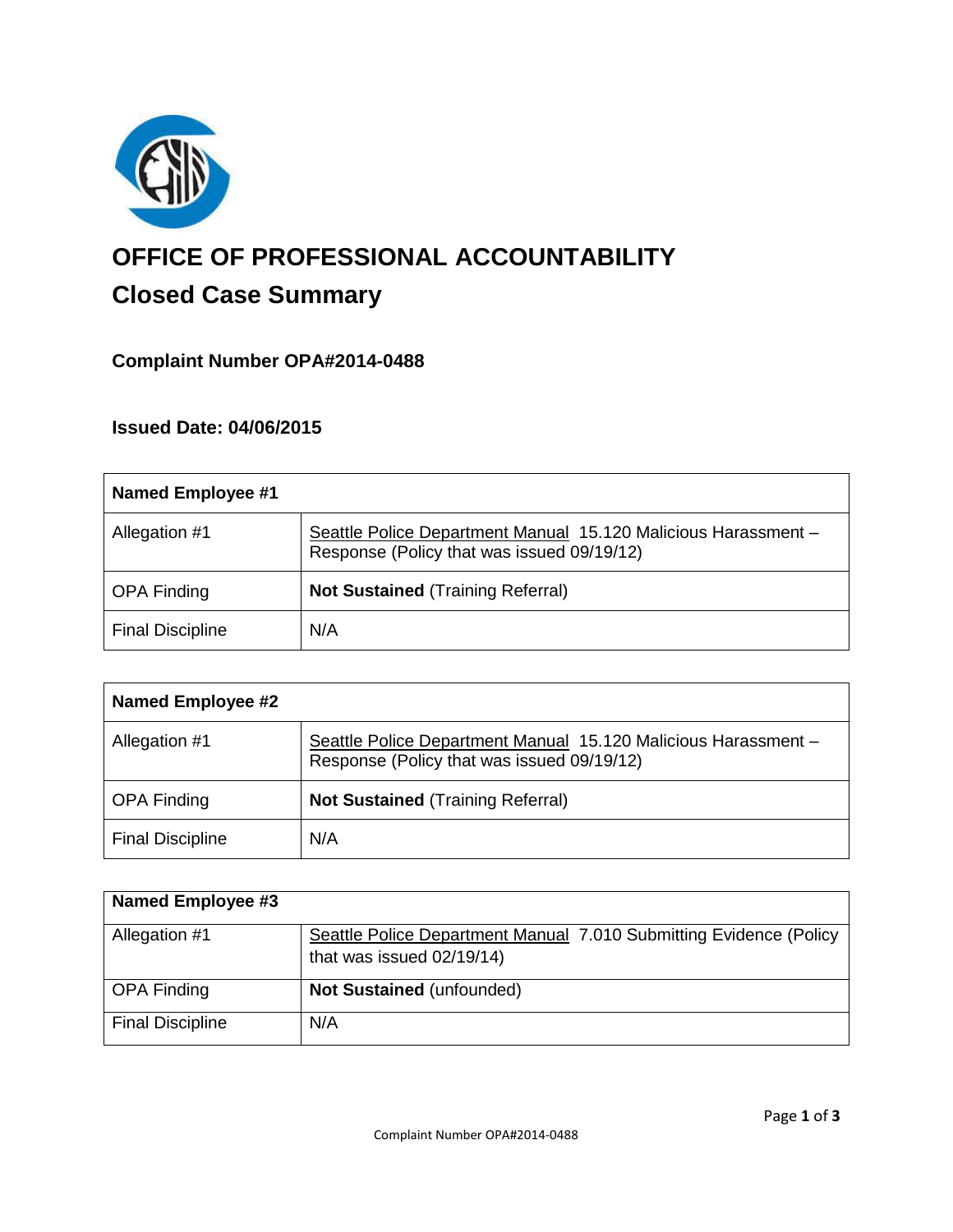## **INCIDENT SYNOPSIS**

The named employees were dispatched to a call of Trespass at a business. Witness #1 identified the subject that was causing the disturbance in the business and was refusing to leave. As the named employees were escorting the subject from the business, witness #1 approached named employee #2 to say that the subject had pushed an employee of the business, witness #2, and called him a derogatory name. Named employee #2 told named employee #1 of the possible Malicious Harassment. Named employee #1 returned to the business and asked the employees, witness #2 and witness #3, for any additional information and no one mentioned the derogatory name calling.

#### **COMPLAINT**

The complainant stated that he was told by a witness at the business that the named employees failed to place a recovered handgun into evidence and that it was a bias crime.

## **INVESTIGATION**

The OPA investigation included the following actions:

- 1. Review of the complaint memo
- 2. Interview of the complainant
- 3. Search for and review of all relevant records and other evidence
- 4. Review of In-Car Videos and Holding Cell Videos
- 5. Review of 911 call
- 6. Interviews of SPD employees

#### **ANALYSIS AND CONCLUSION**

The complainant acknowledged that he was not at the business during the event. Witness #1 stated that he never saw a gun during the event. A review of the 911 call showed that the caller was asked by the 911 call taker if the subject was armed and the caller stated "No, not that I know of." Witness #2 stated that he did no hear the subject call him a derogatory name, just that the subject used profanity. While a witness reported seeing a weapon in the subject's waist band when the subject was in the business, no weapon was seen on the subject when the named employees arrived at the event. No witness at the event saw officers take possession of a weapon from the subject.